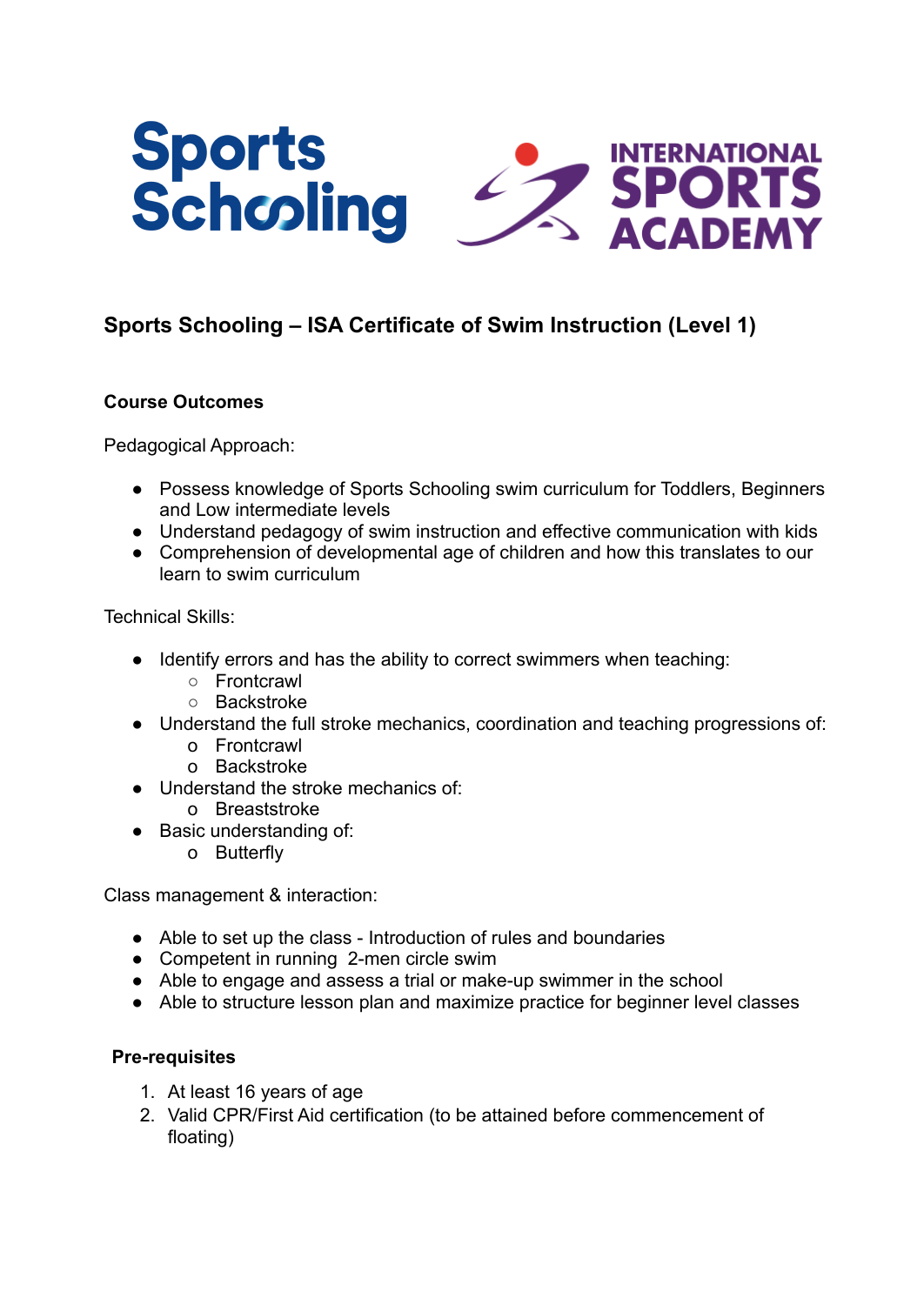# **52 hours of Traineeship**

#### **Shadowing - 12 hours**

Trainee instructors will begin their traineeship by shadowing our coaches during classes. The objective of this phase is to familiarize oneself with how coaching classes are conducted and be responsible for basic class organisation.

#### **Attachment – 12 hours**

Trainee instructors will be responsible for class organisation, management and reinforcing basic swim skills, all with the guidance of the main swim instructor.

#### **Floating Practice – 28 hours**

Trainees will be tasked to manage segments of a class on their own, under the close supervision of a main swim instructor. Feedback and critique will be given to the Trainee Instructor at the end of the lesson.

### **Theory Lessons:**

Approximately 10 hours of self-study, face-to-face/online classes.

### **Practical Lessons:**

Approximately 10 hours of face-to-face classes.

### **Requirements for Successful Completion of Course (issuance of certificate):**

- Theory Assessment Pass
- Practical Assessment Pass
- On-the-Job Training Minimum 52 hours completed & positive peer feedback